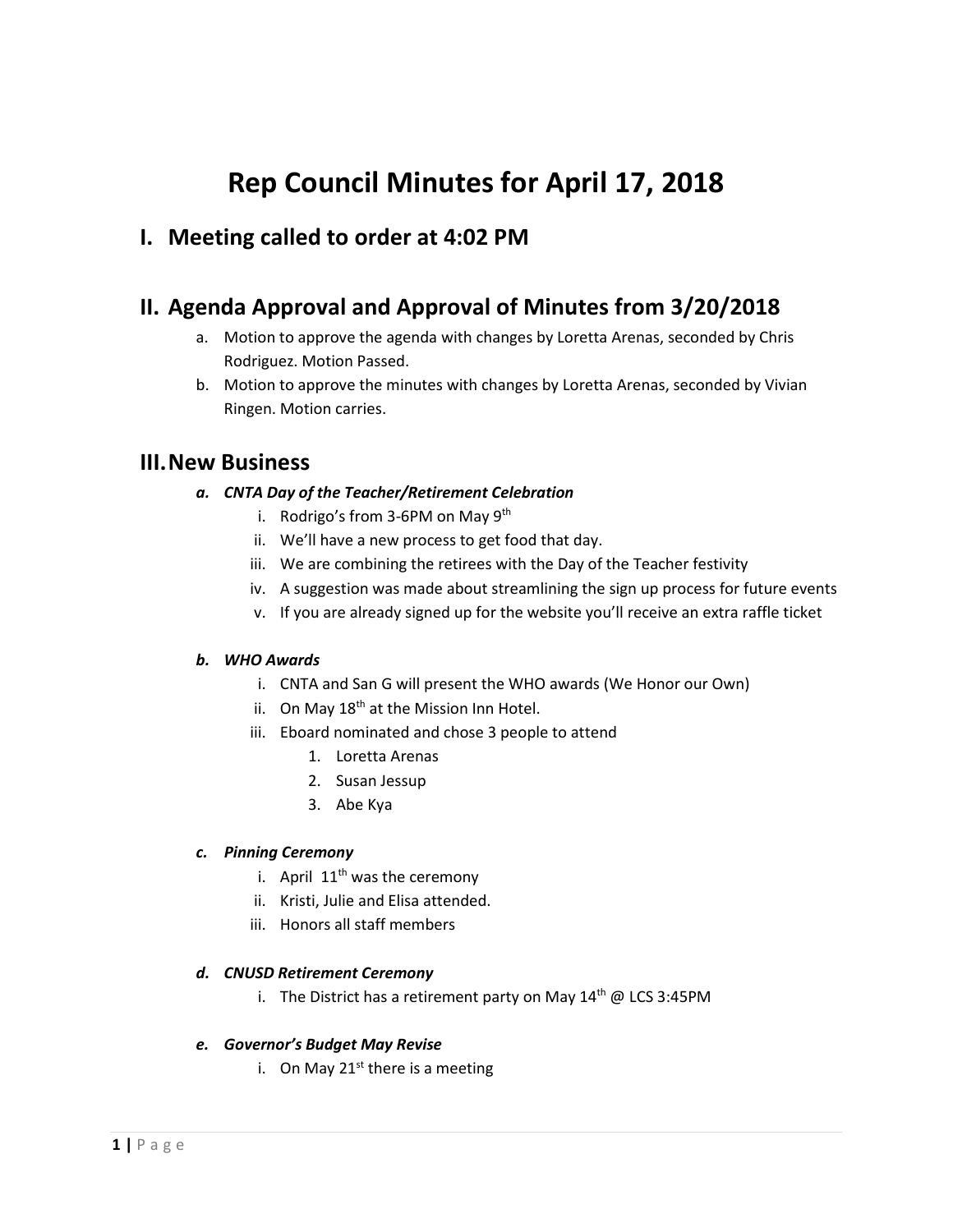### *f. Special Ed. Update*

- i. FCMAT update
	- 1. Discussed the report jigsaw style
	- 2. Findings that there was no consistency for how we qualify students for SPED
	- 3. Is our district over qualifying people for SPED?
	- 4. The district's budget has increased 49% from the general fund
	- 5. The committee looked at all aspects of SPED and how the money is being spent
	- 6. The committee discussed the lack of interventions
	- 7. The committee discussed systemic issue with processes
	- 8. The committee looked at the causes for the over qualification of students
	- 9. The union is represented by Susan Jessup, Kristi Johnson and Angela Thomas.
	- 10. The message being explored is everyone wants to help kids and without other interventions it appears that we are over indentifying kids.
	- 11. The committee is analyzing the data.
	- 12. Teachers expressed their concerns about what is going on in the SPED process.
	- 13. The FCMAT is a public document, but it's in the preliminary stage

### *g. Health Insurance Update*

- i. Jennifer and Paaru are the co-chairs of the committee.
- ii. They presented the CNTA Insurance committee packet
- iii. They discussed their purpose
- iv. The process of biding was discussed
- v. The committee presents the findings of the bids
- vi. They go conferences related to health care
- vii. Employee Participation charts was reviewed
- viii. The Medical by Tier chart was discussed
- ix. The Medical Plan Participation chart was discussed
- x. The employee plan chart was discussed
- xi. The committee is an advisory committee
- xii. Kristi Johnson discussed the history of how the health care cost got to where it is to where is today. She reviewed the chart that was provided.
- xiii. Even though admin took the same salary cuts as us during the furlough days, they never took the hit to the increased health care costs.
- xiv. The surveys given out to members guide the negotiations team. Over the years the members have voted for salary.
- xv. Trying to address the tiered system, when money is added to the parties it is equal.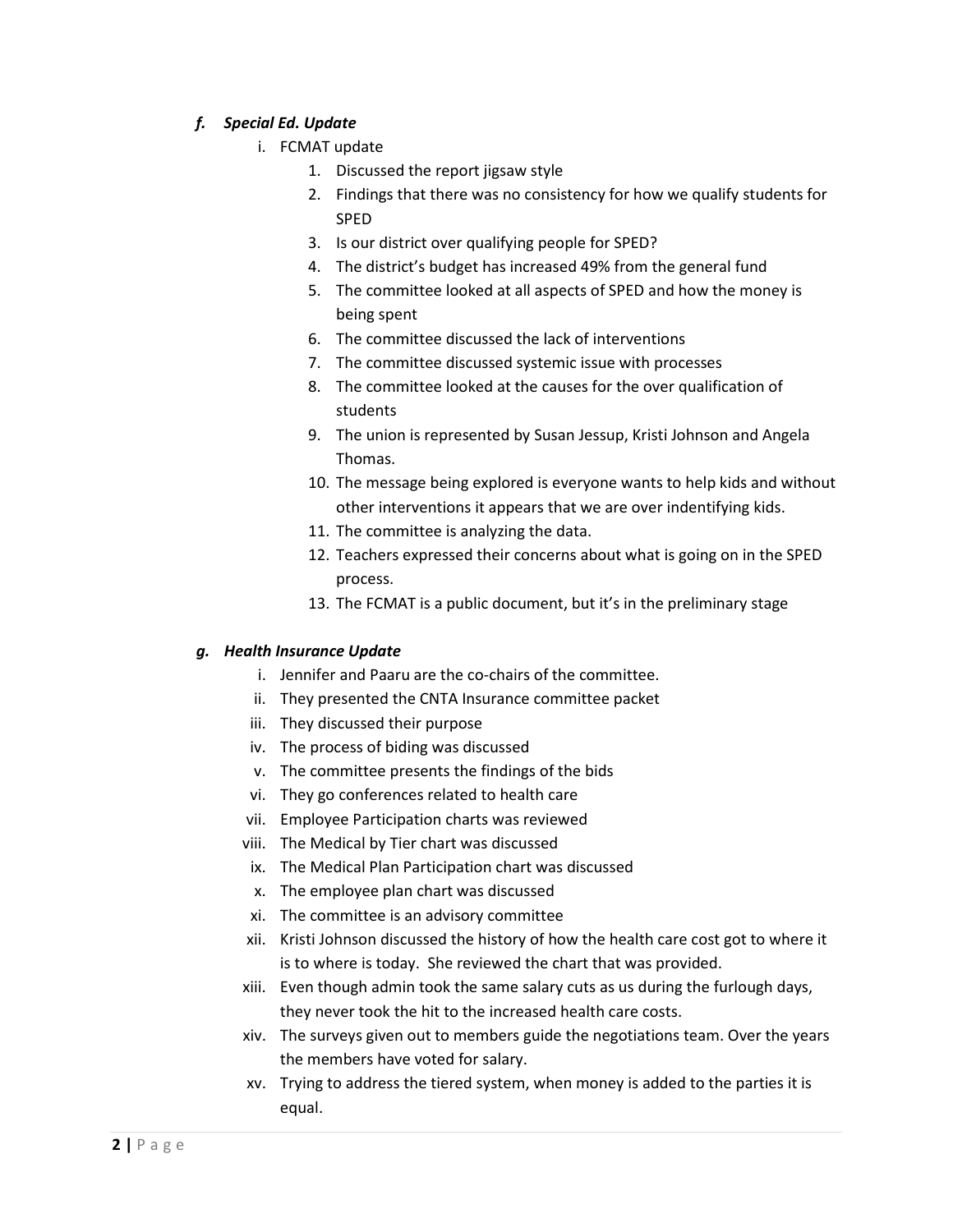- xvi. We can't share the survey results until after negotiation has closed to protect the negotiation process
- xvii. Another option is to do listening session at sites to further help the process
- xviii. If you're willing to help, please let the committee know.

### *h. Site Rep of the Month Nominations/Voting/Awards*

- i. Please do your site rep nominations
- ii. Marlynn Heyne and Maria Macabales received this honor this month

### *i. Raffles*

- *j. PACT*
	- i. Loretta Arenas presented
		- 1. Update we have an endorsement process that was created for the school board election, it will be on our website
		- 2. We are no longer doing early endorsements
		- 3. We have 2 candidates that are running; information was provided on the tables to read.
		- 4. Brenda Forrester moves that we endorse Judy White, seconded by Marlynn Heyne.
			- a. Discussion Occurred
			- b. Chris Rodriguez called to question, seconded by Omar Mayen
				- i. Motion to call to question passed
			- c. Motion to endorse does not carry.
		- 5. Chris Rodriguez made a motion to reconsider this motion at the next rep council, seconded by Paruu Kwiatkowski.
			- a. Called to Question by Chris Rodriguez, seconded by Ben Williams.
				- i. Motion passed
			- b. Original motion passed.
			- c. Tony Thurmond is asking for our endorsement for Superintendent of Public Instruction. It's a non- partisan race that will take place in June.
			- d. Please make sure that you are registered to vote.
- k. By-laws & Policies
	- i. Proposed bylaw changes were presented from a printed worksheet
	- ii. A discussion took place comparing the 2009 Bylaws, 2017 Bylaw and proposed changes.
	- iii. No vote will be taking place tonight.
	- iv. If we make changes they need to go to Eboard and CTA.
	- v. Questions were discussed.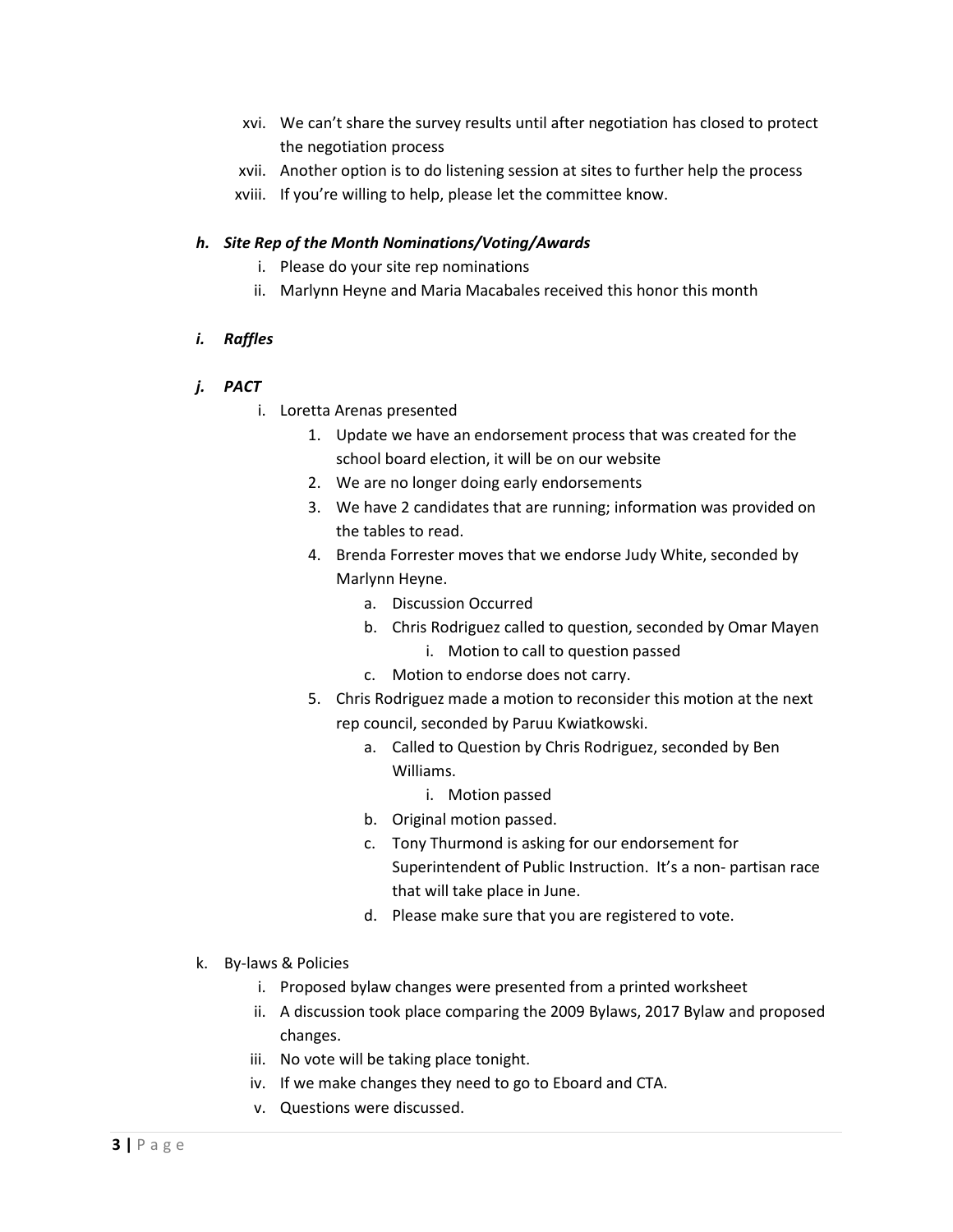- vi. Members have 30 days to review the proposed changes.
- vii. Changes in policies were proposed.
- viii. The polices were defined on a distributed worksheet
	- 1. Jennie Gyford makes a motion to change the format of the date order seconded Marlynn Heyne.
		- a. Motion Carries
	- 2. Policy was discussed about a custom work calendar.
		- a. A discussion occurred about the why the clarification of these bylaws needed to occur.
	- 3. Colby is making a motion extend the meeting 10 minutes, seconded by Loretta Arenas. Motion passed.
	- 4. A discussion occurred about CNTA board members getting paid extra salary for days worked.
	- 5. Abe Kya discussed the process of changing policies, this was debated with Chris Rodriguez.
	- 6. Paruu Kwiatkowski motioned to table this issue, seconded by Ben Williams.

# **IV.Old BUSINESS**

### *a. Negotiations Update*

- i. Working on article 12
- ii. Hopefully will be done by next week

#### *b. Elections Update were presented.*

- i. President: Kristi Johnson
- ii. Vice President: Meg E'amoto
- iii. Secretary: Vivian Ringen
- iv. Intermediate Director: Jerry Goar
- v. Support Services: Angela Thomas (acclimation)
	- 1. Runoff Election is occurring for Primary Elementary Director

#### *c. Principal Survey*

- i. Emailed
- ii. Opened until 4/30 @ 4:30
- iii. Can vote by paper ballot or email

### *d. Janus Update*

- i. Conference call is occurring next week to get more info from CTA
- ii. A ruling is expected in June